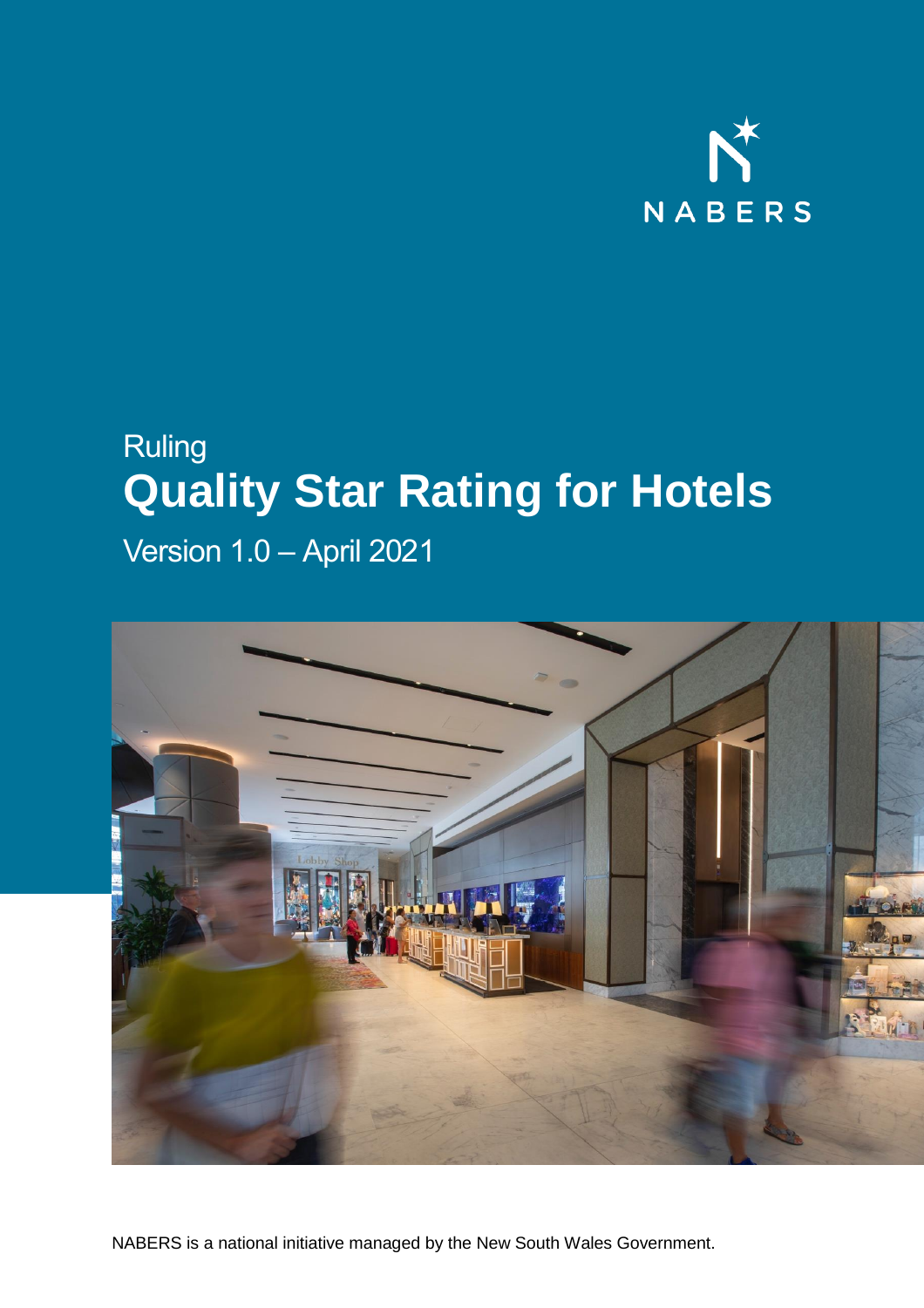

Published by Department of Planning, Industry and Environment 4 Parramatta Square 12 Darcy Street Parramatta NSW 2150 PO Box A290 Sydney South NSW 2000 Ph: (02) 9995 5000 (switchboard) Ph: 131 555 (environment information and publications requests) Fax: (02) 9995 5999 TTY: 133 677 then ask for 131 555 Speak and Listen users: 1300 555 727 then ask for 131 555 Email[: nabers@environment.nsw.gov.au](mailto:nabers@environment.nsw.gov.au) Website[: www.nabers.gov.au](http://www.nabers.gov.au/)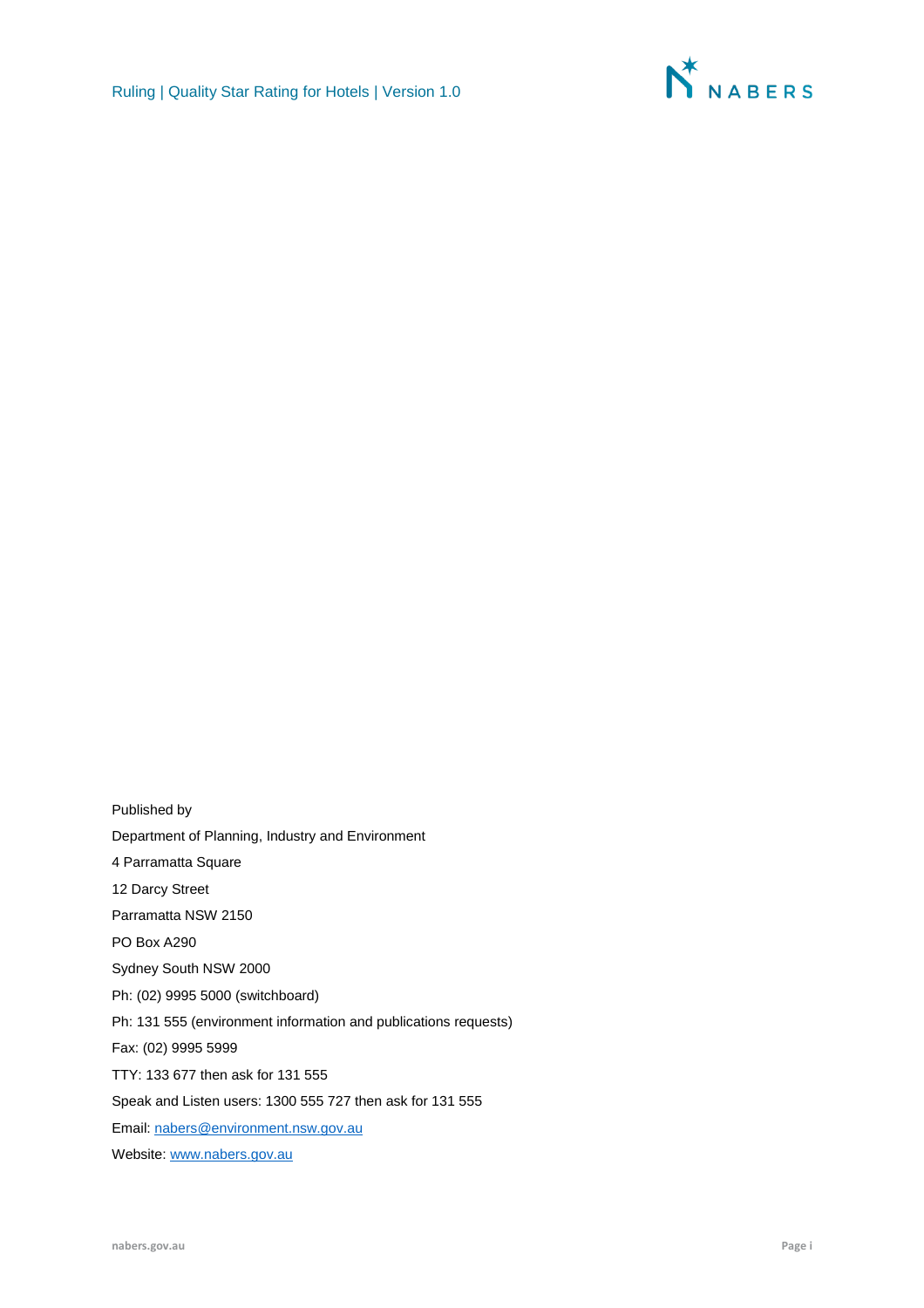

# **Contents**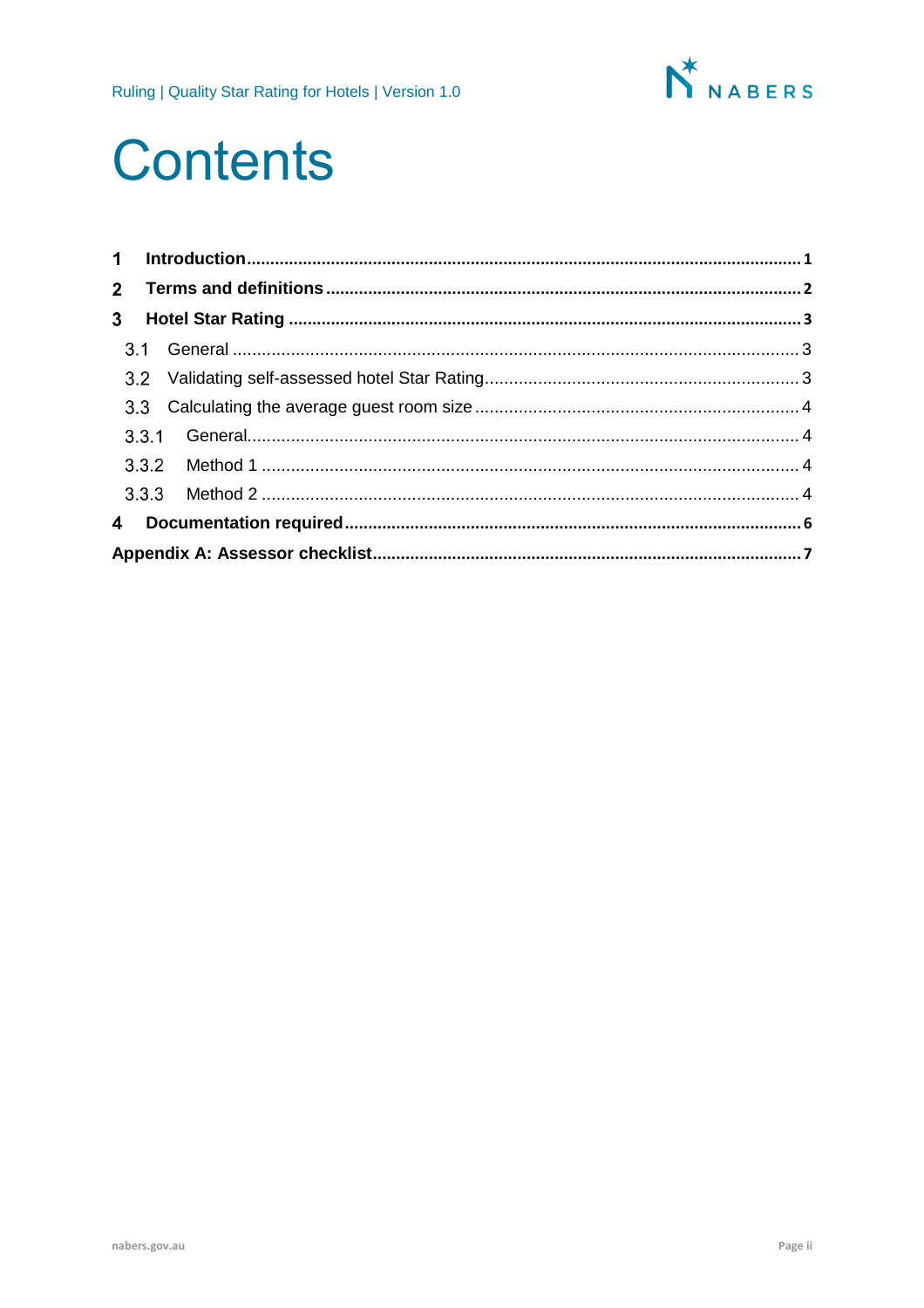

# <span id="page-3-0"></span>Introduction

This Ruling has been developed from a section of *NABERS The Rules – Energy and Water for Hotels* v3.2. While these Rules are undergoing significant review, NABERS has decided to publish part of the document that would aid **Assessors** to use the **Star Rating** score for the purpose of a hotel rating assessment.

The **Star Rating** provides an index of the overall level of service, with hotels generally rating between two stars (budget brands) and five stars (luxury brands). A wide range of energyconsuming services, features and facilities within hotels correlate with this quality rating, which makes it a very important element in determining the energy and water consumption of the hotel.

The purpose of this Ruling is to update and clarify the methods of determining a **Star Rating** for NABERS purposes. It is intended that this Ruling be used in conjunction with *NABERS The Rules – Energy and Water for Hotels* v3.2. This Ruling will be superseded by the new version of the Rules when it is published.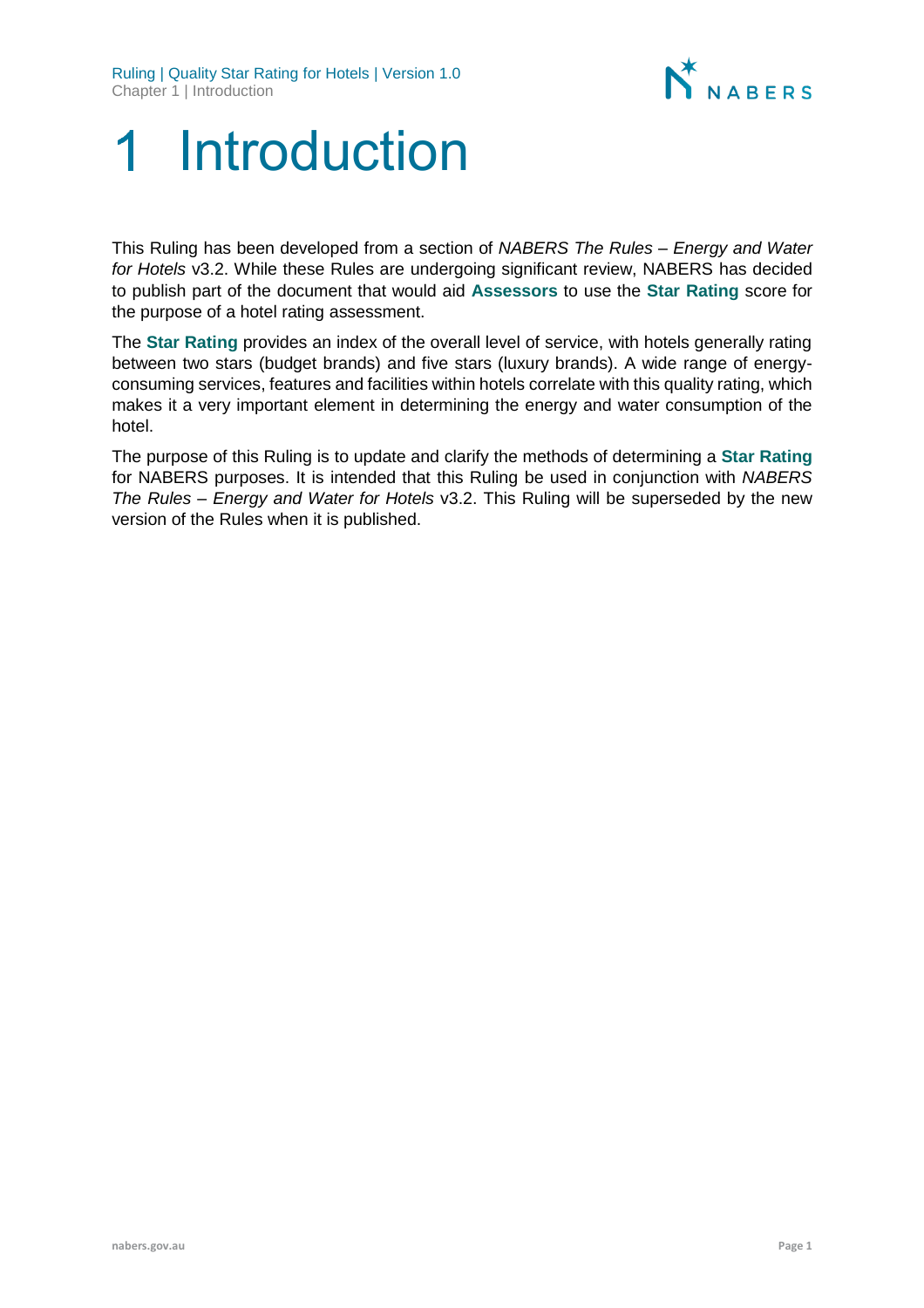

# <span id="page-4-0"></span>2 Terms and definitions

This chapter lists the key terms and their definitions that are integral to the proper use of this document.

| <b>Term</b>                                                 | <b>Definition</b>                                                                                                                                                                                                                                                                                                                                                                       |  |  |  |  |
|-------------------------------------------------------------|-----------------------------------------------------------------------------------------------------------------------------------------------------------------------------------------------------------------------------------------------------------------------------------------------------------------------------------------------------------------------------------------|--|--|--|--|
| <b>Assessor</b>                                             | <b>National</b><br>person authorised by the<br>accredited<br>An<br><b>Administrator to conduct NABERS ratings.</b>                                                                                                                                                                                                                                                                      |  |  |  |  |
| <b>Australian Tourism Industry</b><br><b>Council (ATIC)</b> | The national representative body for tourism that hosts the<br>Australian tourism awards and is responsible for the program<br>of Star Ratings Australia.                                                                                                                                                                                                                               |  |  |  |  |
| guest room                                                  | An individual hotel room or suite (with multiple rooms)<br>available for individual sale.                                                                                                                                                                                                                                                                                               |  |  |  |  |
| <b>Key Performance Indicator</b><br>(KPI)                   | A measurable value that demonstrates how effectively the<br>metric is in determining the star quality rating in the absence<br>of an <b>ATIC</b> certified rating.                                                                                                                                                                                                                      |  |  |  |  |
| self-assessed star rating                                   | A hotel star rating that has been assessed by a party that<br>does not have the direct written endorsement of Star Ratings<br>Australia.                                                                                                                                                                                                                                                |  |  |  |  |
| <b>Star Rating</b>                                          | A Star Rating is determined by 200+ criteria which have<br>been ranked in the order of importance by Australian<br>travellers. A Star Rated property has been independently<br>reviewed to ensure these criteria and standards have been<br>met according to three areas of assessment:<br>a) Quality and condition;<br>Cleanliness; and<br>b)<br><b>Facilities and Services.</b><br>C) |  |  |  |  |
|                                                             | Note: Further information can be found by visiting the Star Ratings<br>Australia website.                                                                                                                                                                                                                                                                                               |  |  |  |  |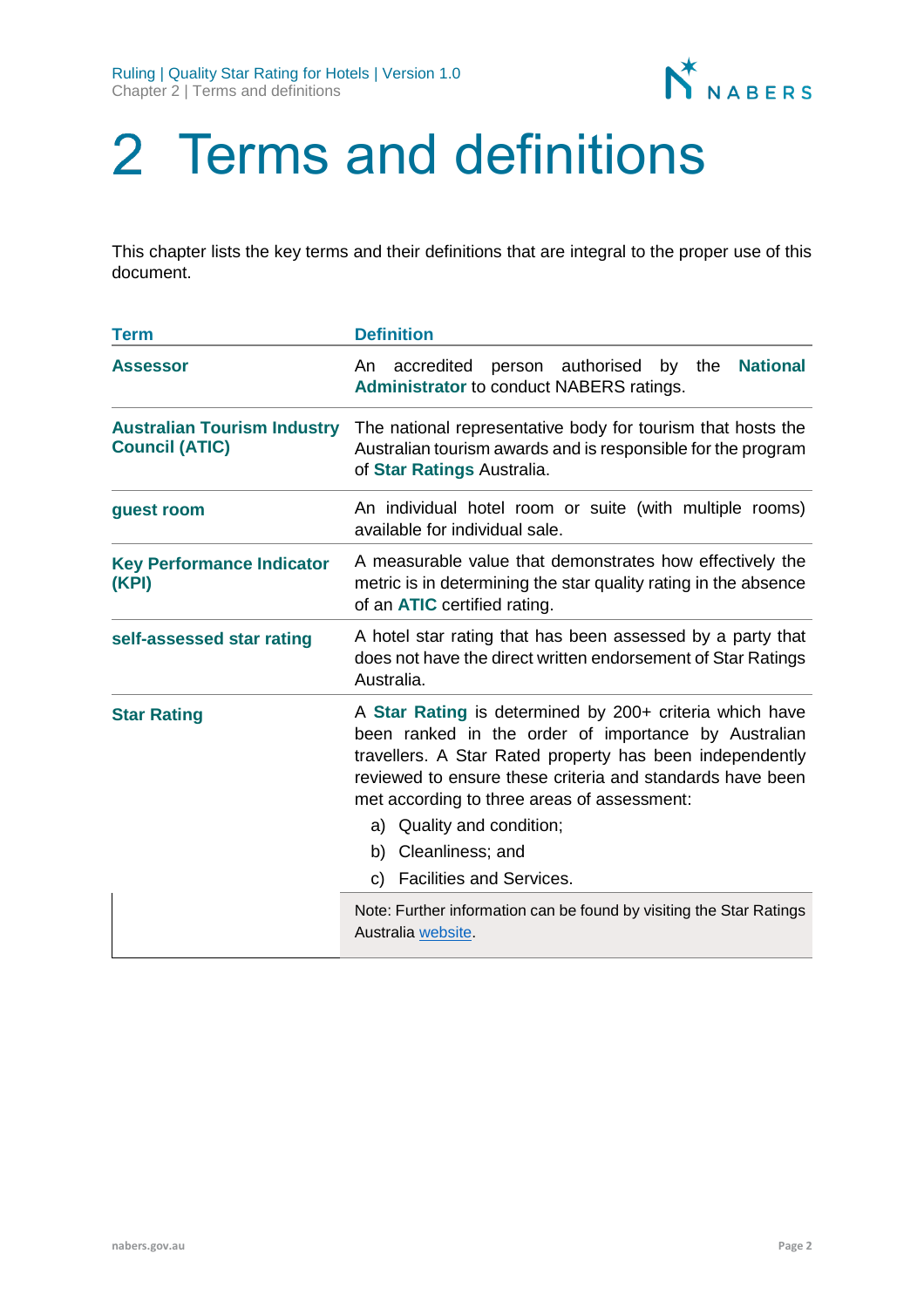

# <span id="page-5-0"></span>3 Hotel Star Rating

### <span id="page-5-1"></span>3.1 General

If the rating has been certified by the **Australian Tourism Industry Council (ATIC)**, this quality **Star Rating** may be used for a NABERS rating.

If the rating has not been certified by **ATIC**, the **Key Performance Indicators (KPIs)** listed in Section 3.2 must be used to determine the quality **Star Rating** of the hotel.

A key part of the assessment is calculating the average room size. This can be determined using the appropriate method listed in Section 3.3.

### <span id="page-5-2"></span>3.2 Validating a self-assessed star rating

**Table 3.1** lists the **KPIs** used for a **self-assessed star rating**.

#### **Table 3.1: Determining KPIs**

|                | <b>KPI</b>                                                               | <b>Supporting evidence</b>      |
|----------------|--------------------------------------------------------------------------|---------------------------------|
| 1              | Reception (staffed)                                                      | Staff register                  |
| $\overline{2}$ | Meals served per day (this can be in<br>the restaurant, bar, café, etc.) | Trading hours (site inspection) |
| 3              | Room service                                                             | List of guest services, website |
| 4              | Bar and/or lounge                                                        | Site inspection, website        |
| 5              | Swimming pool                                                            | Site inspection, website        |
| 6              | Spa and/or sauna                                                         | Site inspection, website        |
| 7              | Gym                                                                      | Site inspection, website        |
| 8              | Laundry service                                                          | List of guest services, website |
| 9              | Concierge                                                                | Site inspection                 |
| 10             | Porter                                                                   | Site inspection                 |
| 11             | Business/conference facilities                                           | Site inspection, website        |
| 12             | Average room size                                                        | Room schedule                   |

The **Assessor** must first complete the checklist in [Appendix A.](#page-9-0)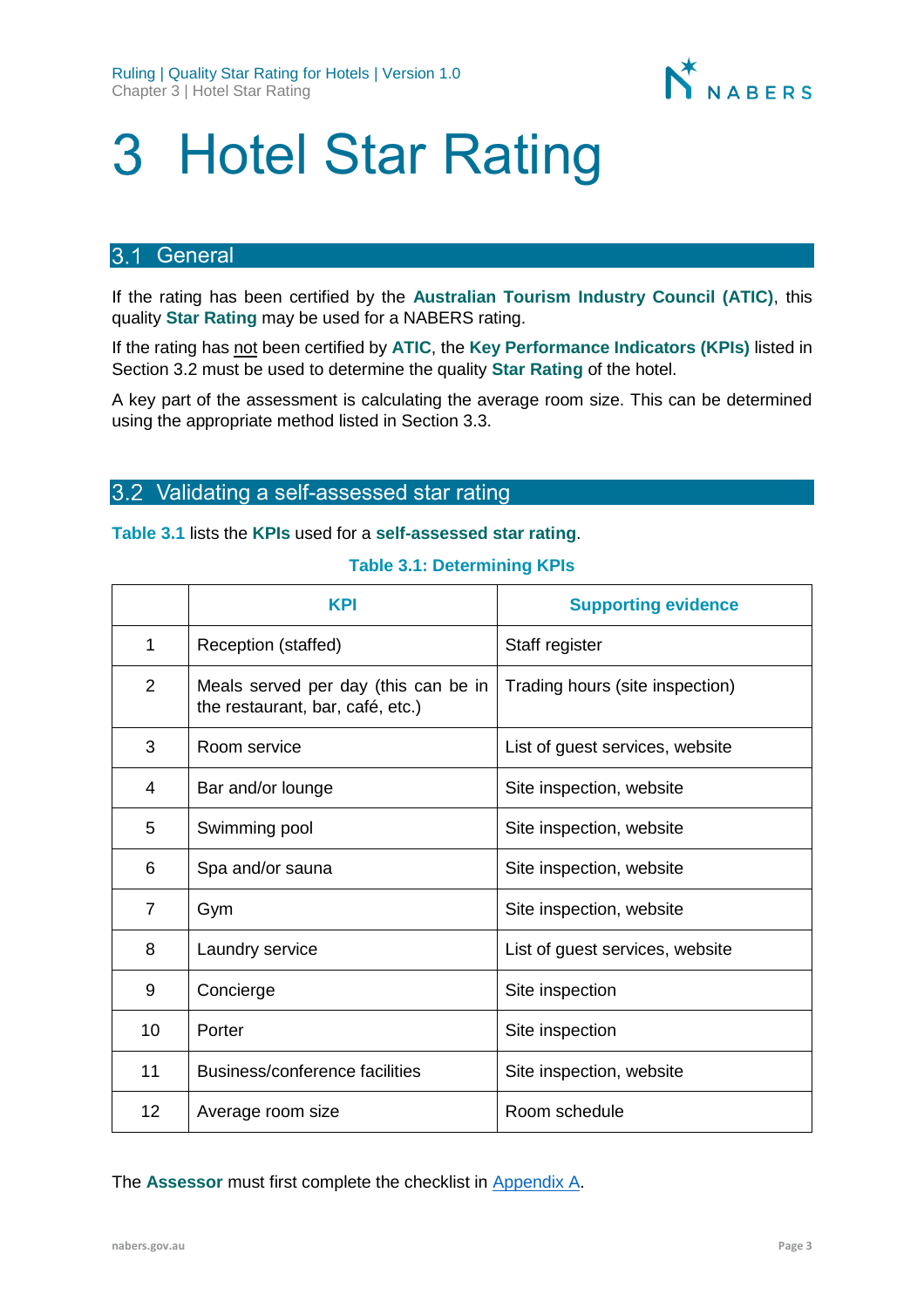

After the checklist is completed, the **Assessor** must add up the associated scores for each **KPI** category, and then use the following flow chart (**Figure 3.1**) to determine the overall quality **Star Rating** of the hotel.



**Figure 3.1: Determining a hotel's quality Star Rating**

### <span id="page-6-0"></span>3.3 Calculating the average guest room size

#### <span id="page-6-1"></span>**General**

To determine the average **guest room** size, there are two methods available, depending on the information supplied from the hotel.

### <span id="page-6-2"></span>**3.3.2 Method 1**

For this method, the hotel must provide the floor area of each room type, and the number of rooms in each type. The **Assessor** can then determine total hotel **guest room** area through summation, and the total number of **guest rooms**. The formula below is used to calculate the average **guest room** size:

> Average Guest Room Size = Total Hotel Guest Room Area Total Number of Rooms

### <span id="page-6-3"></span>**3.3.3 Method 2**

This method must only be used if the requirements for Method 1 cannot be met.

The **Assessor** must obtain from the hotel the number of rooms in each room type. The default room area is then used to determine the approximate total hotel **guest room** area. The formula below is used to calculate the average **guest room** size:

> Average Guest Room Size  $=$ Approximate Total Hotel Guest Room Area **Total Number of Rooms**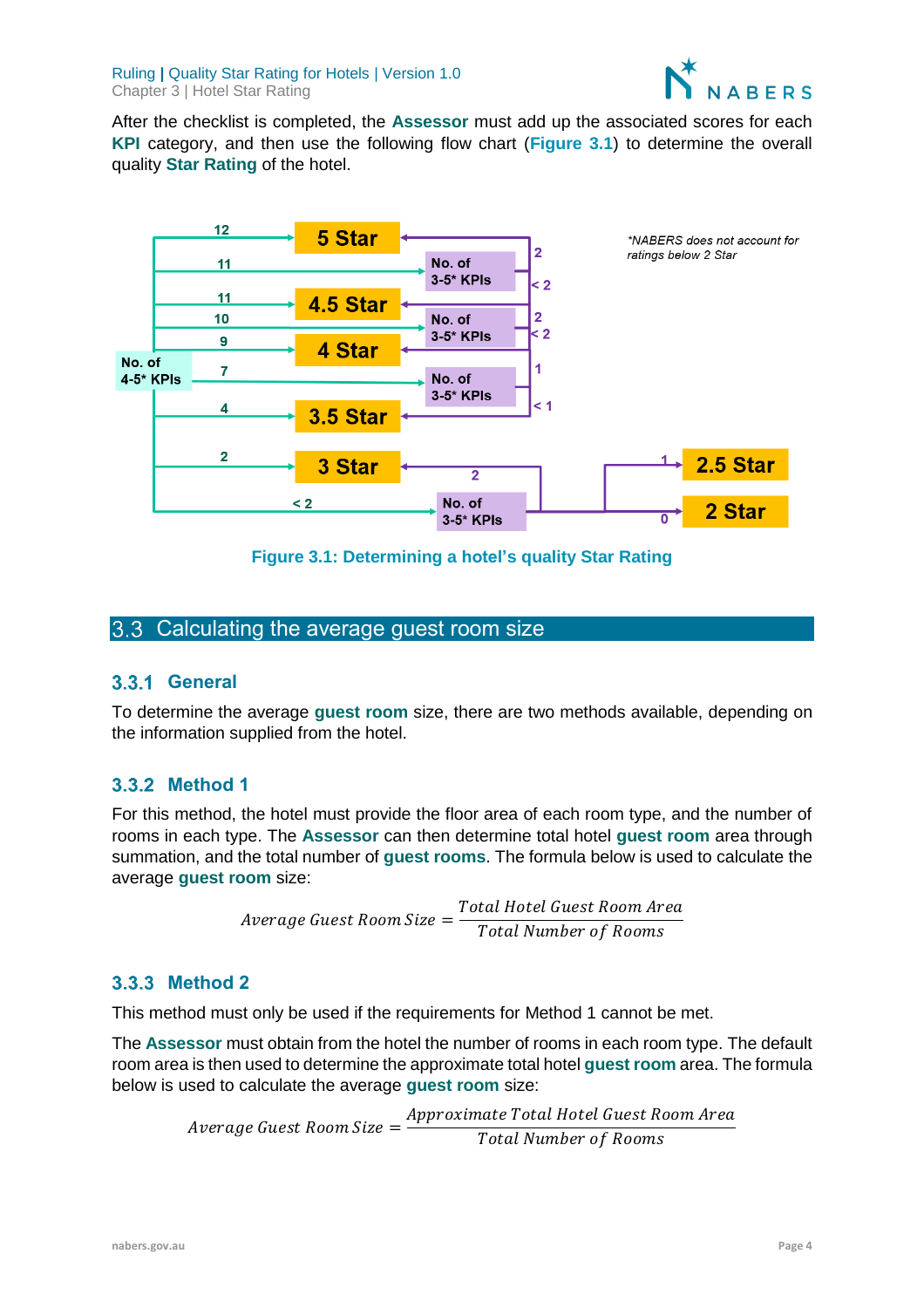

The following **Table 3.2** has been developed by a technical working group in conjunction with the star quality checklist:

| <b>Room type</b>                                                                | <b>Description</b>                                             | Default room area (m <sup>2</sup> ) |  |
|---------------------------------------------------------------------------------|----------------------------------------------------------------|-------------------------------------|--|
| Single                                                                          | Room assigned to a single person                               | 13                                  |  |
| Double                                                                          | Room assigned to 2 people<br>Typically 1 to 2 beds             | 17.5                                |  |
| Room assigned to 3 people<br>Triple<br>Typically 2 to 3 beds                    |                                                                | 21                                  |  |
| Room assigned to 4 people<br>Quad/ family<br>Typically 2 to 3 beds              |                                                                | 35                                  |  |
| Room with a queen sized bed<br>Queen<br>Typically assigned to 1 to 2 people     |                                                                | 18                                  |  |
| Room with a king sized bed<br>King<br>Typically assigned to 1 to 2 people       |                                                                | 21                                  |  |
| Twin                                                                            | Room with 2 single beds<br>Typically assigned to 1 to 2 people | 15                                  |  |
| Room with 2 double beds<br>Double-double<br>Typically assigned to 2 to 4 people |                                                                | 22                                  |  |
| Sleeps 2+ people and has a lounge/<br><b>Suite</b><br>dining area               |                                                                | 35                                  |  |

### **Table 3.2: Room types and default room sizing**

If all rooms are the same size, the largest room type must be used for all rooms.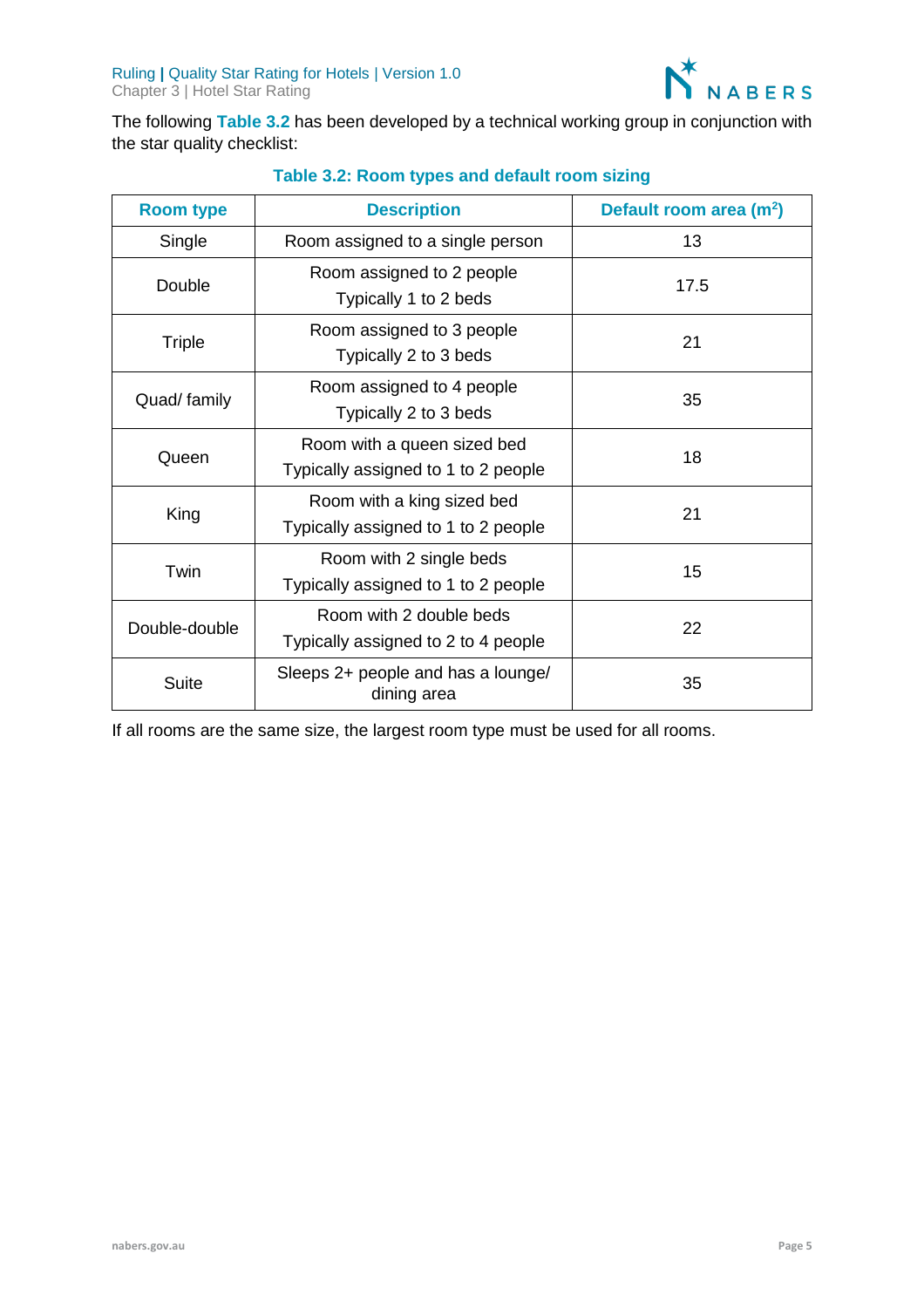

# <span id="page-8-0"></span>Documentation required

**Assessors** must keep all records on which an assessment is based. Data retained for audit must be in a form which facilitates reviews and makes anomalies easily apparent.

Access to original documents, if available, is highly desirable. Copies of original documents may be used as evidence as long as the **Assessor** is satisfied that they are, or can be verified to be, true and complete records of the original documents or files.

In relation to the hotel's **Star Rating**, the following documentation must be provided:

- a) When using the hotel's accredited rating, a copy of the **Star Ratings** Australia Assessment report or a current screen shot from **Star Ratings** Australia website of the hotel's rating;
- b) In the absence of an official rating, the following:
	- 1) A completed checklist and supporting evidence from public statements related to the hotel being rated;
	- 2) Written evidence from the hotel or photographic evidence of service provided by the hotel verified during the **Assessor** site inspection;
	- 3) Written evidence of the average **guest room** size.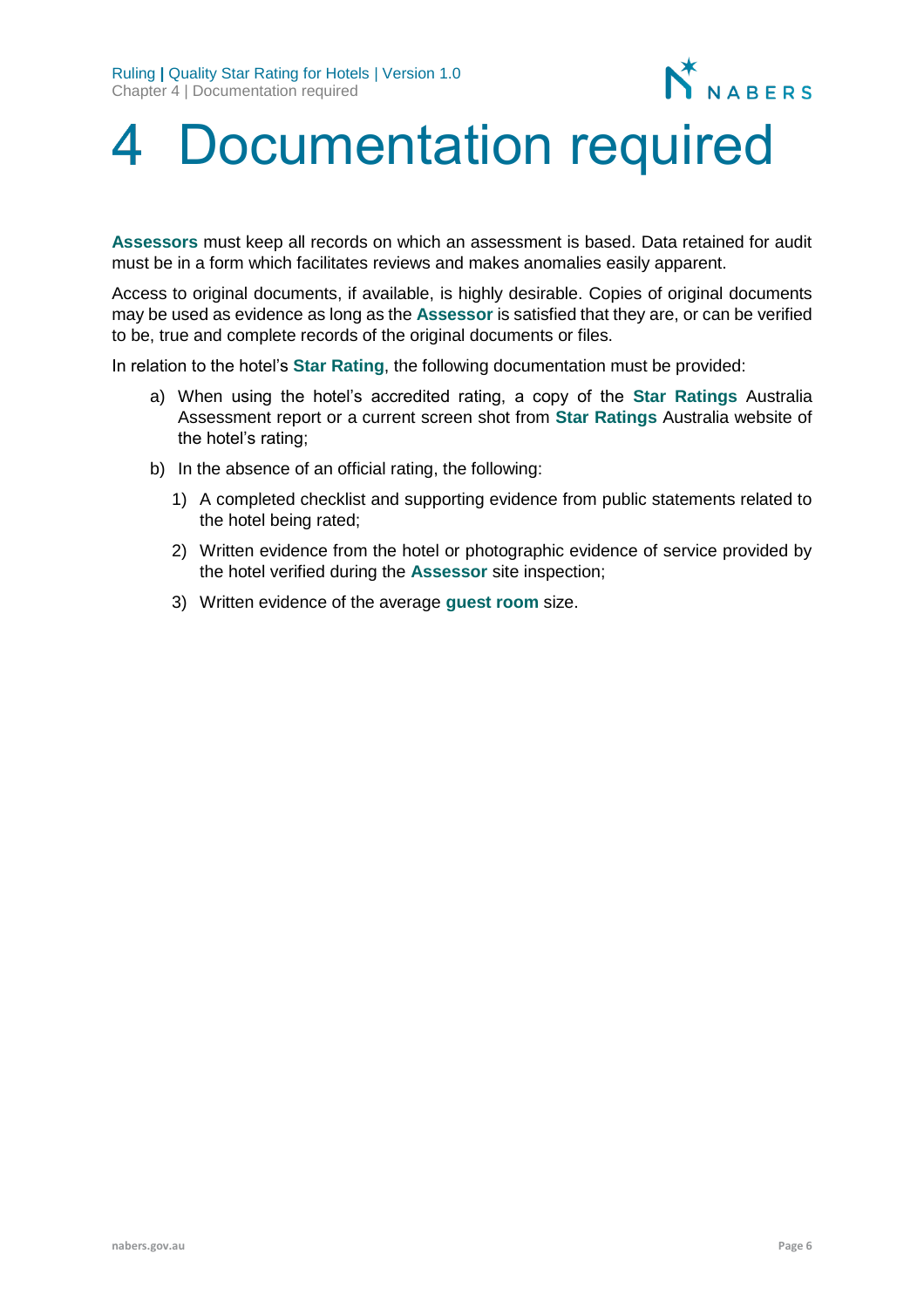

# <span id="page-9-0"></span>Appendix A: Assessor checklist

This checklist assigns weightings to each of the question answers. Different answers are categorised into qualities of different bands (4 to 5\* **KPI**s, 3 to 5\* **KPI**s). If the service is not available (the answer to the question is "No", "0" or "not applicable"), this will not contribute to the hotel score and is not listed in the checklist. These questions should be left blank. Answers that do not contribute to the **Star Rating** checklist do not have associated **KPI** categories and have been labelled "No contribution".

| <b>Question</b>                                                                      | <b>Answer</b>                             | <b>KPI Category</b> | <b>KPI</b><br>weighting | <b>EXAMPLE</b> |
|--------------------------------------------------------------------------------------|-------------------------------------------|---------------------|-------------------------|----------------|
| How many hours<br>per day is the<br>reception staffed?                               | 24 hrs                                    | 4 to 5 Star         | 1                       |                |
|                                                                                      | 16 to 24 hrs night<br>bell / direct phone | 4 to 5 Star         | 0.5                     | X              |
|                                                                                      | 12 to 16 hrs                              | 3 to 5 Star         | 1                       |                |
|                                                                                      | 8 to 12 hrs                               | 3 to 5 Star         | 0.5                     |                |
|                                                                                      | $< 8$ hrs                                 | No contribution     | $\Omega$                |                |
| How many meals<br>per day does the<br>hotel serve? (Dine<br>in options) <sup>1</sup> | 7 days, 3 meals                           | 4 to 5 Star         | 1                       |                |
|                                                                                      | 7 days, 2 meals                           | 3 to 5 Star         | 1                       | X              |
|                                                                                      | 7 days, 1 meal                            | No contribution     | $\Omega$                |                |
| Is room service<br>offered by the<br>hotel?                                          | Yes, 24 hrs to room                       | 4 to 5 Star         | 1                       |                |
|                                                                                      | Yes, 24 hr phone<br>and collect           | 4 to 5 Star         | 0.5                     |                |
| Does the hotel<br>have a bar/<br>lounge?                                             | Yes                                       | 4 to 5 Star         | 1                       | X              |
| Does the hotel<br>have a swimming<br>pool?                                           | Yes                                       | 4 to 5 Star         | 1.5                     |                |

#### **Table A.1: Checklist**

 $\overline{\phantom{a}}$ 

 $1$  If the number of meals available at a property varies throughout the week, the minimum number of available meals per day should be used.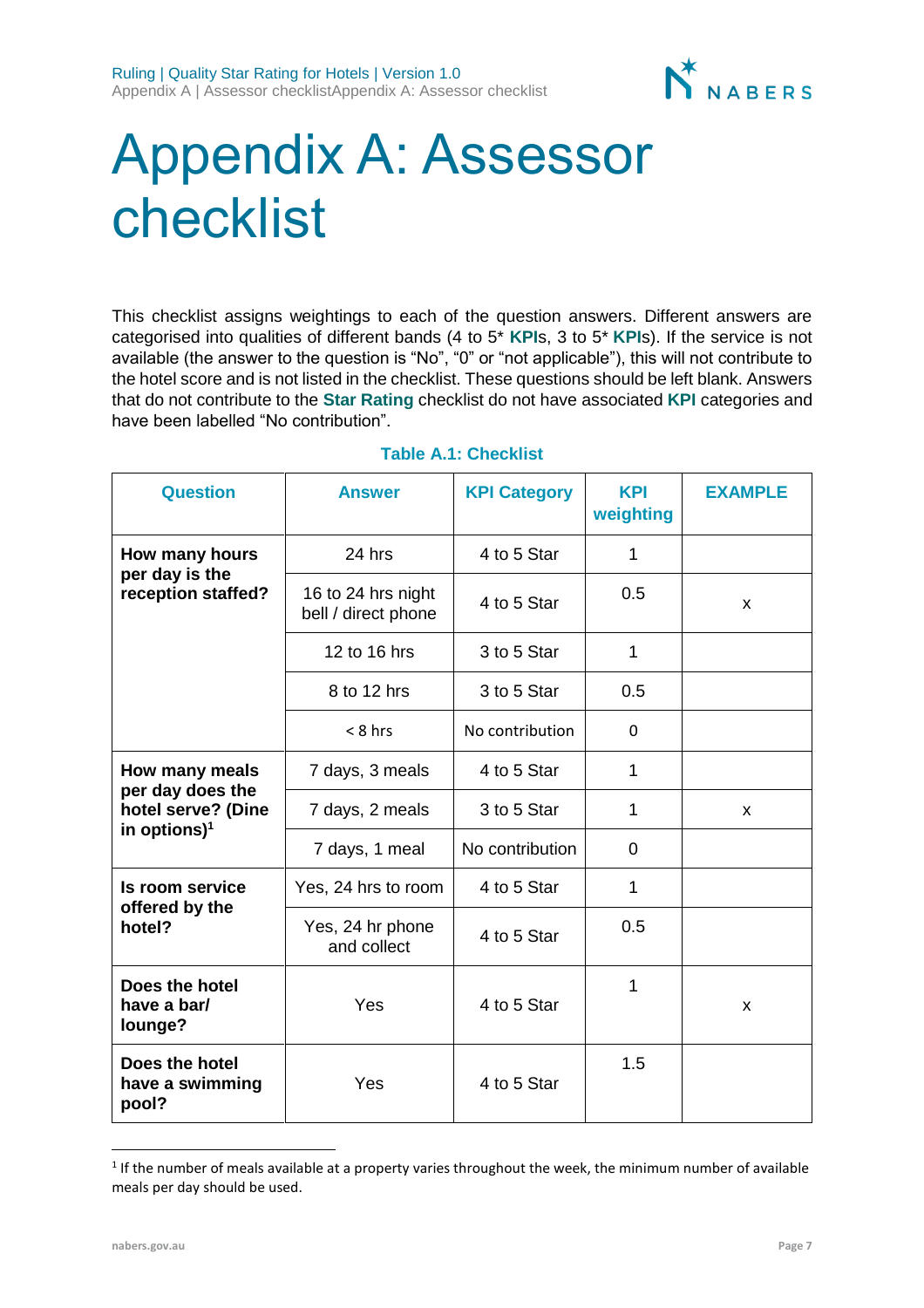#### Ruling **|** Quality Star Rating for Hotels | Version 1.0 Appendix A | **Assessor checklist**



| <b>Question</b>                                                       | <b>Answer</b>                                       | <b>KPI Category</b> | <b>KPI</b><br>weighting | <b>EXAMPLE</b> |
|-----------------------------------------------------------------------|-----------------------------------------------------|---------------------|-------------------------|----------------|
| Does the hotel<br>have a spal<br>sauna? (Common<br>area)              | Yes, day spa                                        | 4 to 5 Star         | 1                       |                |
|                                                                       | Yes, spa / sauna                                    | 4 to 5 Star         | 1                       |                |
| Does the hotel<br>have a gym?                                         | Yes                                                 | 4 to 5 Star         | $\mathbf 1$             | X              |
| Does the hotel<br>offer guest laundry<br>services?                    | Yes, laundry and<br>dry-cleaning<br>service         | 4 to 5 Star         | 1                       |                |
|                                                                       | Yes, self-service<br>laundry available to<br>guests | No contribution     | 0                       |                |
| Does the hotel<br>have a concierge?                                   | Yes                                                 | 4 to 5 Star         | 1                       |                |
| Does the hotel<br>have a porter?                                      | Yes                                                 | 4 to 5 Star         | 1                       |                |
| Does the hotel<br>have business/<br>conference<br>facilities?         | Yes                                                 | 3 to 5 Star         | 1                       | x              |
| What is the<br>average guest room<br>size? $[m^2]$                    |                                                     |                     |                         | 15             |
| <b>Which category</b>                                                 | $> 30 \text{ m}^2$                                  | 4 to 5 Star         | $\overline{2}$          |                |
| does the average<br>guest room size fall<br>under? (Assessor<br>only) | 23 $m^2$ to 30 $m^2$                                | 4 to 5 Star         | 1.5                     |                |
|                                                                       | 15 m <sup>2</sup> to 22 m <sup>2</sup>              | 3 to 5 Star         | $\mathbf 1$             | X              |
|                                                                       | $< 15 \text{ m}^2$                                  | No contribution     | 0                       |                |